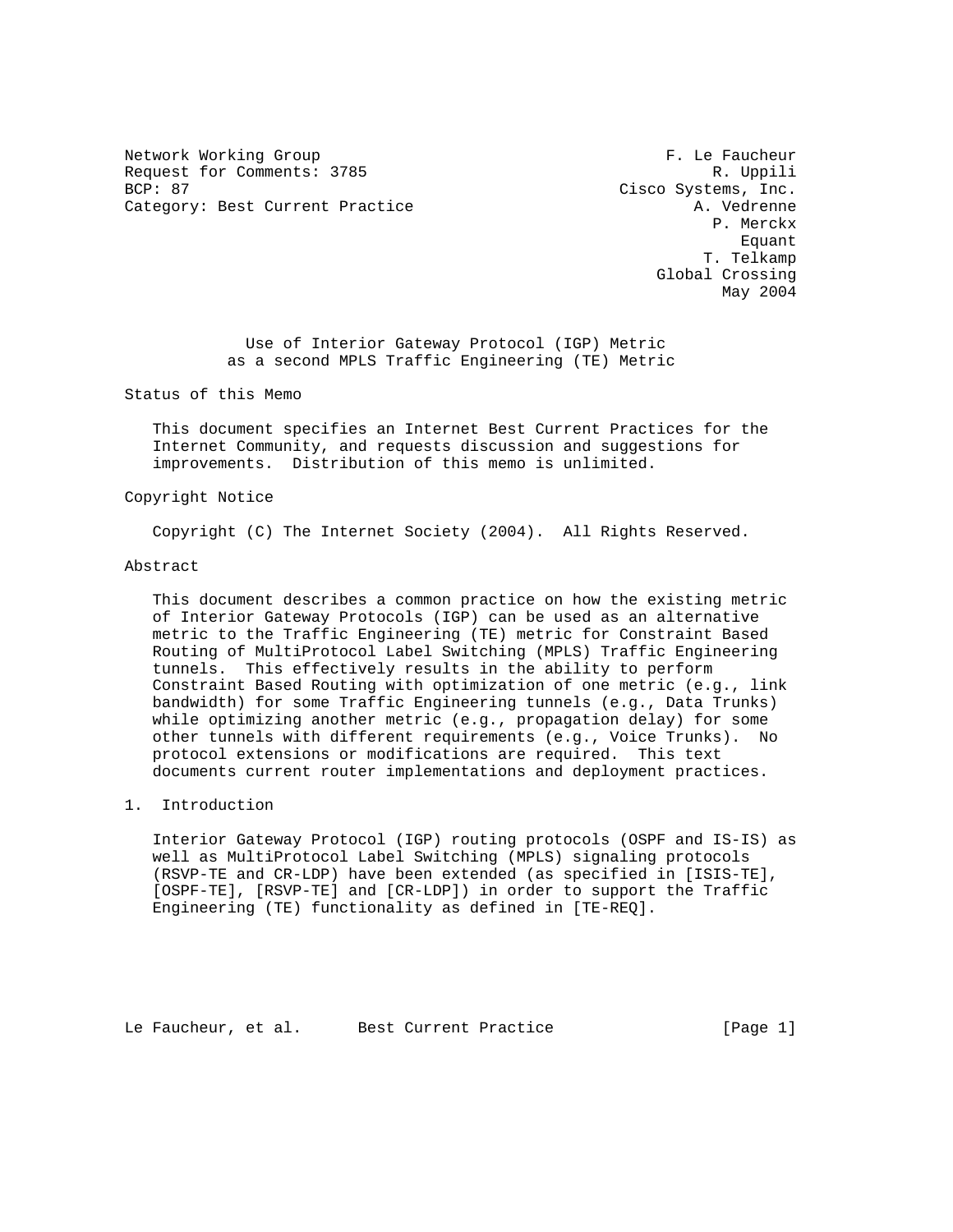These IGP routing protocol extensions currently include advertisement of a single additional MPLS TE metric to be used for Constraint Based Routing of TE tunnels.

 However, the objective of traffic engineering is to optimize the use and the performance of the network. So it seems relevant that TE tunnel placement may be optimized according to different optimization criteria. For example, some Service Providers want to perform traffic engineering of different classes of service separately so that each class of Service is transported on a different TE tunnel. One example motivation for doing so is to apply different fast restoration policies to the different classes of service. Another example motivation is to take advantage of separate Constraint Based Routing in order to meet the different Quality of Service (QoS) objectives of each Class of Service. Depending on QoS objectives one may require either (a) enforcement by Constraint Based Routing of different bandwidth constraints for the different classes of service as defined in [DS-TE], or (b) optimizing on a different metric during Constraint Based Routing or (c) both. This document discusses how optimizing on a different metric can be achieved during Constraint Based Routing.

 The most common scenario for a different metric calls for optimization of a metric reflecting delay (mainly propagation delay) when Constraint Based Routing TE Label Switched Paths (LSPs) that will be transporting voice, while optimizing a more usual metric (e.g., reflecting link bandwidth) when Constraint Based Routing TE LSPs that will be transporting data.

 Additional IGP protocol extensions could be defined so that multiple TE metrics could be advertised in the IGP (as proposed for example in [METRICS]) and would thus be available to Constraint Based Routing in order to optimize on a different metric. However this document describes how optimizing on a different metric can be achieved today by existing implementations and deployments, without any additional IGP extensions beyond [ISIS-TE] and [OSPF-TE], by effectively using the IGP metric as a "second" TE metric.

# 2. Common Practice

 In current MPLS TE deployments, network administrators often want Constraint Based Routing of TE LSPs carrying data traffic to be based on the same metric as the metric used for Shortest Path Routing. Where this is the case, this practice allows the Constraint Based Routing algorithm running on the Head-End LSR to use the IGP metric advertised in the IGP to compute paths for data TE LSPs instead of the advertised TE metric. The TE metric can then be used to convey

Le Faucheur, et al. Best Current Practice [Page 2]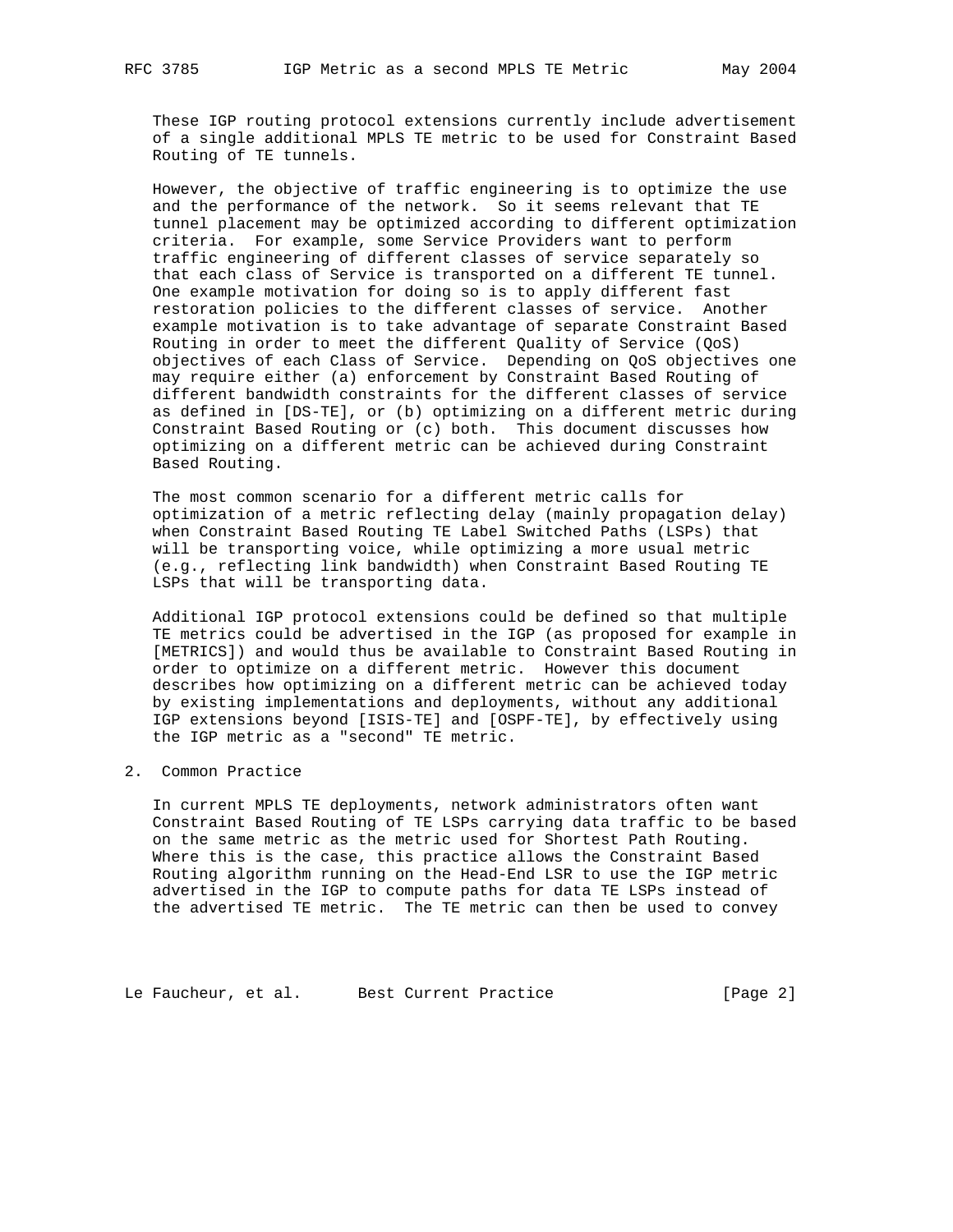another metric (e.g., a delay-based metric) which can be used by the Constraint Based Routing algorithm on the Head-End LSR to compute path for the TE LSPs with different requirements (e.g., Voice TE LSP).

 In some networks, network administrators configure the IGP metric to a value factoring the link propagation delay. In that case, this practice allows the Constraint Based Routing algorithm running on the Head-End LSR to use the IGP metric advertised in the IGP to compute paths for delay-sensitive TE LSPs (e.g., Voice TE LSPs) instead of the advertised TE metric. The TE metric can then be used to convey another metric (e.g., bandwidth based metric) which can be used by the Constraint Based Routing algorithm to compute paths for the data TE LSPs.

 More generally, the TE metric can be used to carry any arbitrary metric that may be useful for Constraint Based Routing of the set of LSPs which need optimization on another metric than the IGP metric.

2.1. Head-End LSR Implementation Practice

A Head-End LSR implements the current practice by:

- (i) Allowing configuration, for each TE LSP to be routed, of whether the IGP metric or the TE metric is to be used by the Constraint Based Routing algorithm.
- (ii) Enabling the Constraint Based Routing algorithm to make use of either the TE metric or the IGP metric, depending on the above configuration for the considered TE-LSP
- 2.2. Network Deployment Practice

A Service Provider deploys this practice by:

- (i) Configuring, on every relevant link, the TE metric to reflect whatever metric is appropriate (e.g., delay-based metric) for Constraint Based Routing of some LSPs as an alternative metric to the IGP metric
- (ii) Configuring, for every TE LSP, whether this LSP is to be constraint based routed according to the TE metric or IGP metric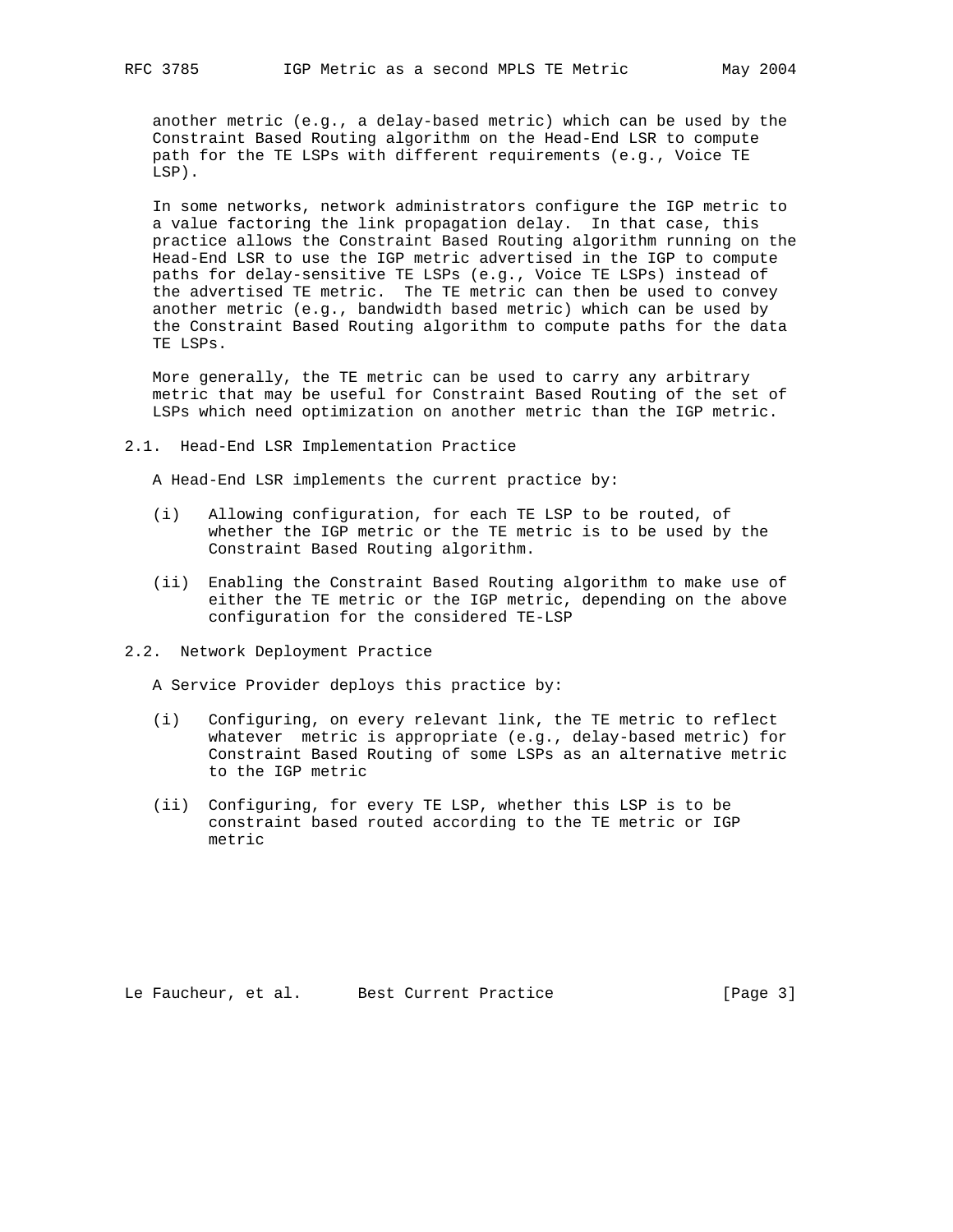# 2.3. Constraints

 The practice described in this document has the following constraints:

- (i) it only allows TE tunnels to be routed on either of two metrics (i.e., it cannot allow TE tunnels to be routed on one of three, or more, metrics). Extensions (for example such as those proposed in [METRICS]) could be defined in the future if necessary to relax this constraints, but this is outside the scope of this document.
- (ii) it can only be used where the IGP metric is appropriate as one of the two metrics to be used for constraint based routing (i.e., it cannot allow TE tunnels to be routed on either of two metrics while allowing IGP SPF to be based on a third metric). Extensions (for example such as those proposed in [METRICS]) could be defined in the future if necessary to relax this constraints, but this is outside the scope of this document.
- (iii) it can only be used on links which support an IGP adjacency so that an IGP metric is indeed advertised for the link. For example, this practice can not be used on Forwarding Adjacencies (see [LSP-HIER]).

 Note that, as with [METRICS], this practice does not recommend that the TE metric and the IGP metric be used simultaneously during path computation for a given LSP. This is known to be an NP-complete problem.

# 2.4. Interoperability

Where path computation is entirely performed by the Head-End (e.g., intra-area operations with path computation on Head-end), this practice does not raise any interoperability issue among LSRs since the use of one metric or the other is a matter purely local to the Head-End LSR.

 Where path computation involves another component than the Head-End (e.g., with inter-area operations where path computation is shared between the Head-End and Area Boundary Routers or a Path Computation Server), this practice requires that which metric to optimize on, be signaled along with the other constraints (bandwidth, affinity) for the LSP. See [PATH-COMP] for an example proposal on how to signal which metric to optimize, to another component involved in path computation when RSVP-TE is used as the protocol to signal path computation information.

Le Faucheur, et al. Best Current Practice [Page 4]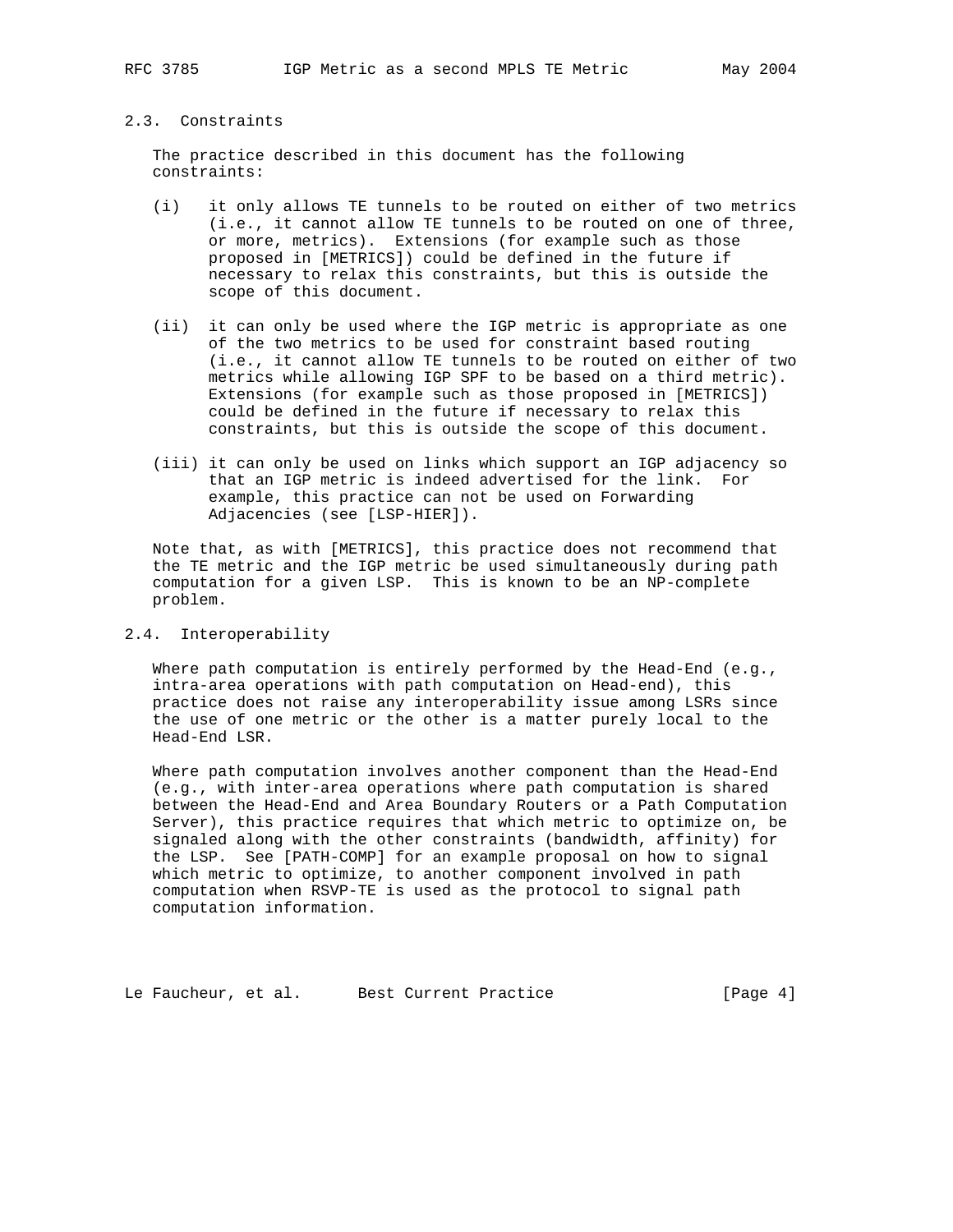### 3. Migration Considerations

 Service Providers need to consider how to migrate from the current implementation to the new one supporting this practice.

 Although the head-end routers act independently from each other, some migration scenarios may require that all head-end routers be upgraded to the new implementation to avoid any disruption on existing TE-LSPs before two metrics can effectively be used by TE. The reason is that routers with current implementation are expected to always use the TE metric for Constraint Based Routing of all tunnels; so when the TE metric is reconfigured to reflect the "second metric" (say to a delay-based metric) on links in the network, then all TE-LSPs would get routed based on the "second metric" metric, while the intent may be that only the TE-LSPs explicitly configured so should be routed based on the "second metric".

A possible migration scenario would look like this:

- 1) upgrade software on all head-end routers in the network to support this practice.
- 2) change the TE-LSPs configuration on the head-end routers to use the IGP metric (e.g., bandwidth-based) for Constraint Based Routing rather than the TE metric.
- 3) configure TE metric on the links to reflect the "second metric" (e.g., delay-based).
- 4) modify the LSP configuration of the subset of TE-LSPs which need to be Constraint Based routed using the "second metric" (e.g., delay-based), and/or create new TE-LSPs with such a configuration.

 It is desirable that step 2 is non-disruptive (i.e., the routing of a LSP will not be affected in any way, and the data transmission will not be interrupted) by the change of LSP configuration to use "IGP metric" as long as the actual value of the "IGP metric" and "TE metric" are equal on every link at the time of LSP reconfiguration (as would be the case at step 2 in migration scenario above which assumed that TE metric was initially equal to IGP metric).

4. Security Considerations

 The practice described in this document does not raise specific security issues beyond those of existing TE. Those are discussed in the respective security sections of [TE-REQ], [RSVP-TE] and [CR-LDP].

Le Faucheur, et al. Best Current Practice [Page 5]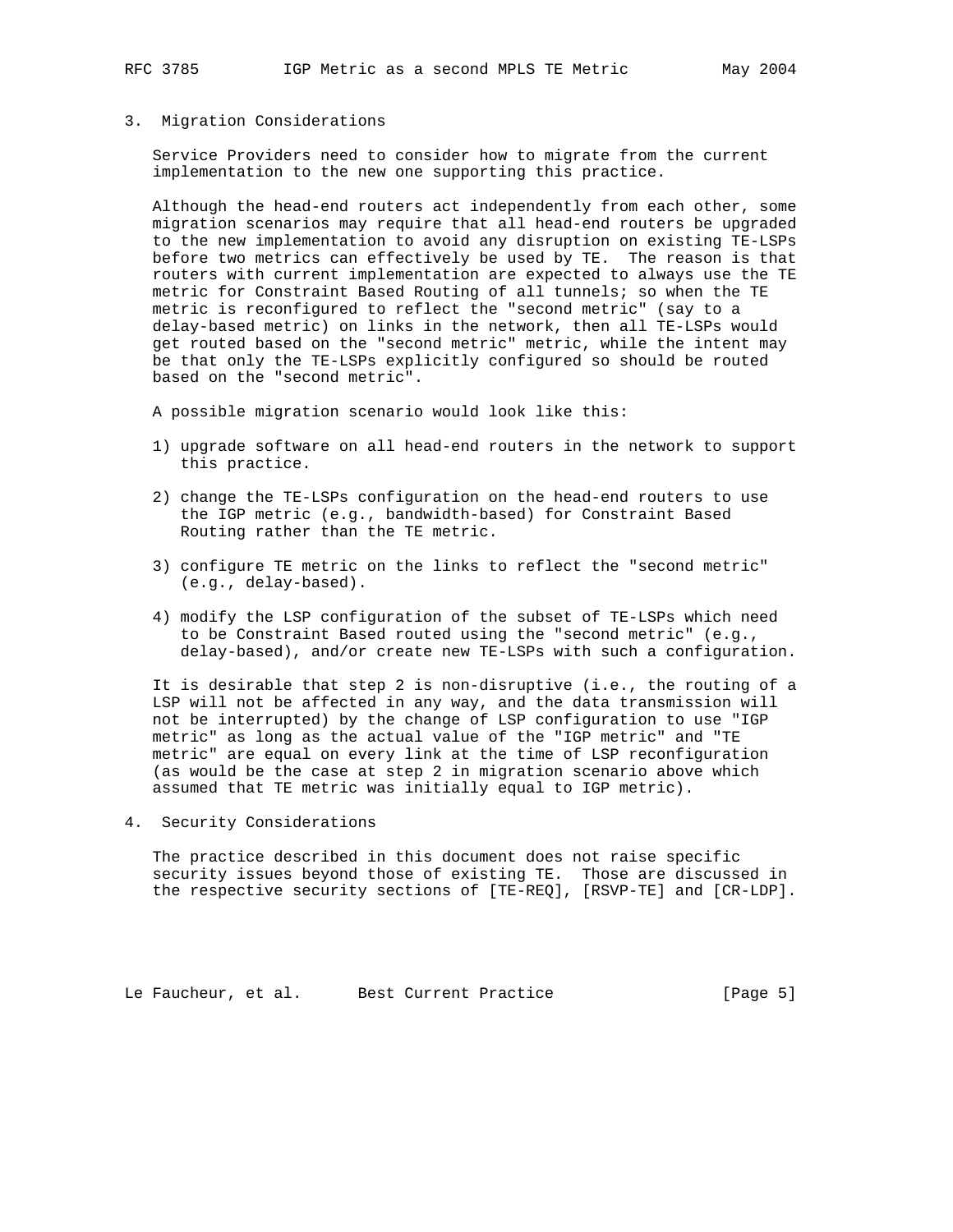5. Acknowledgment

 This document has benefited from discussion with Jean-Philippe Vasseur.

- 6. References
- 6.1. Normative References
	- [TE-REQ] Awduche, D., Malcolm, J., Agogbua, J., O'Dell, M. and J. McManus, Requirements for Traffic Engineering over MPLS, RFC 2702, September 1999.
	- [OSPF-TE] Katz, D., Kompella, K. and D. Yeung, "Traffic Engineering (TE) Extensions to OSPF Version 2", RFC 3630, September 2003.
	- [ISIS-TE] Smit, H. and T. Li, "Intermediate System to Intermediate System (IS-IS) Extensions for Traffic Engineering (TE), RFC 3784, May 2004.
	- [RSVP-TE] Awduche, D., Berger, L., Gan, D., Li, T., Srinivasan, V. and G. Swallow, "RSVP-TE: Extensions to RSVP for LSP Tunnels", RFC 3209, December 2001.
	- [CR-LDP] Jamoussi, B., Andersson, L., Callon, R., Dantu, R., Wu, L., Doolan, P., Worster, T., Feldman, N., Fredette, A., Girish, M., Gray, E., Heinanen, J., Kilty, T. and A. Malis, "Constraint-Based LSP Setup using LDP", RFC 3212, January 2002.
- 6.1. Informative References
	- [METRICS] Fedyk, et al., "Multiple Metrics for Traffic Engineering with IS-IS and OSPF", Work in Progress, November 2000.
	- [DIFF-TE] Le Faucheur, F. and W. Lai, "Requirements for Support of Differentiated Services-aware MPLS Traffic Engineering", RFC 3564, July 2003.
	- [PATH-COMP] Vasseur, et al., "RSVP Path computation request and reply messages", Work in Progress, June 2002.
	- [LSP-HIER] Kompella, et al., "LSP Hierarchy with Generalized MPLS TE", Work in Progress, September 2002.

Le Faucheur, et al. Best Current Practice [Page 6]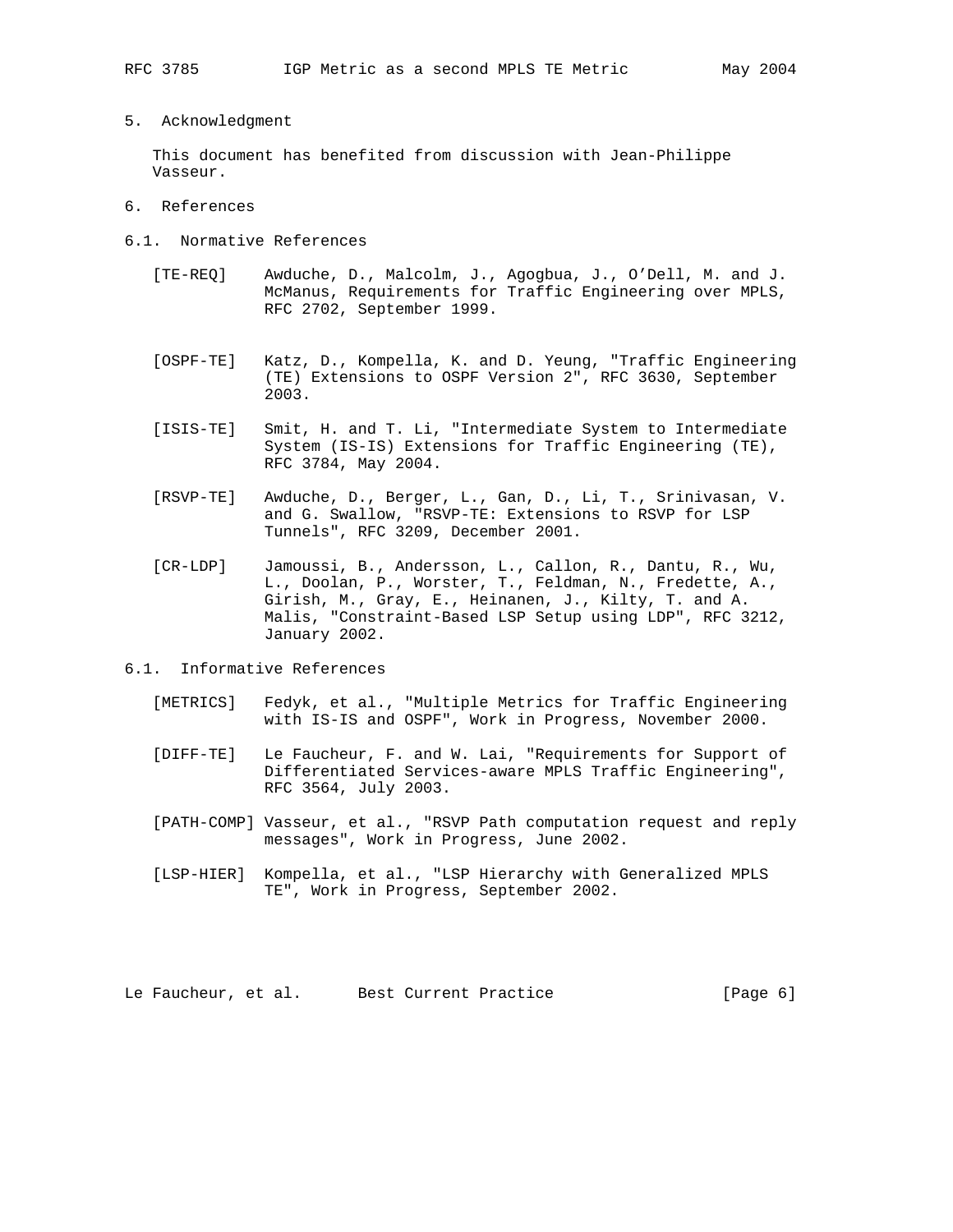7. Authors' Addresses

 Francois Le Faucheur Cisco Systems, Inc. Village d'Entreprise Green Side - Batiment T3 400, Avenue de Roumanille 06410 Biot-Sophia Antipolis France Phone: +33 4 97 23 26 19 EMail: flefauch@cisco.com Ramesh Uppili Cisco Systems, 2000 Innovation Drive Kanata, ONTARIO, Canada - K2K 3E8 Phone: 01-613-254 4578 Email: ruppili@cisco.com Alain Vedrenne Equant Heraklion, 1041 route des Dolines, BP347 06906 Sophia Antipolis Cedex FRANCE Phone: +33 4 92 96 57 22 EMail: alain.vedrenne@equant.com Pierre Merckx Equant 1041 route des Dolines - BP 347 06906 SOPHIA ANTIPOLIS Cedex FRANCE Phone: +33 (0)492 96 6454 EMail: pierre.merckx@equant.com Thomas Telkamp Global Crossing, Ltd. Croeselaan 148 NL-3521CG Utrecht The Netherlands Phone: +31 30 238 1250 EMail: telkamp@gblx.net

Le Faucheur, et al. Best Current Practice [Page 7]